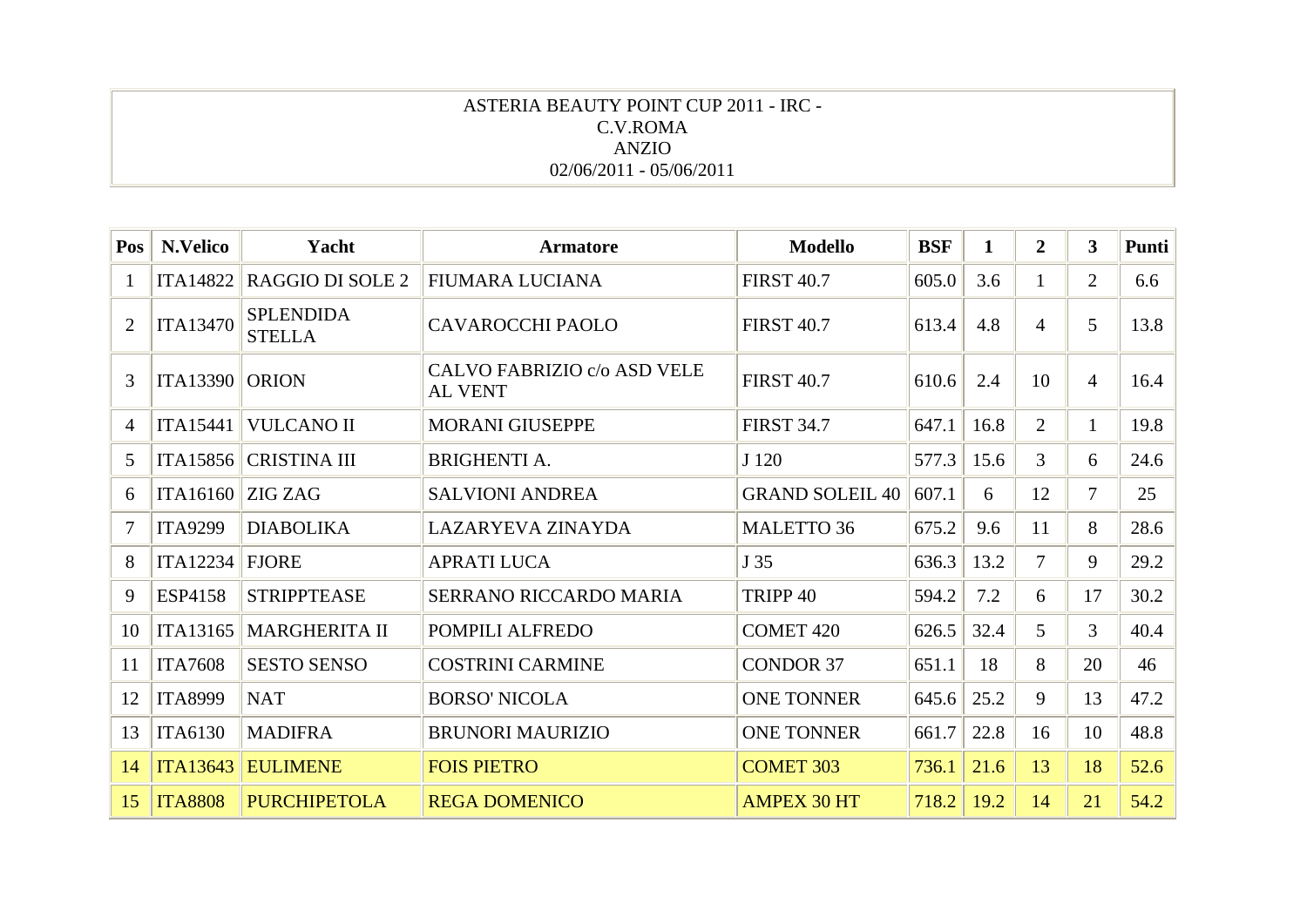| 16 |                   | ITA11086 DONALD DUCK           | <b>CICCOTOSTO MARCO</b>                              | <b>DUCK 31</b>         | 729.0 | 26.4               | 18               | 15               | 59.4  |
|----|-------------------|--------------------------------|------------------------------------------------------|------------------------|-------|--------------------|------------------|------------------|-------|
| 17 | <b>ITA7171</b>    | <b>ELENA CELESTE</b>           | <b>MORASCA MASSIMO</b>                               | <b>HALF TON</b>        | 730.0 | 8.4                | 15               | 41<br><b>OCS</b> | 64.4  |
| 18 |                   | ITA16310 ALPHA UMI             | <b>MIRAGLIA LUIGI</b>                                | <b>ELAN 310</b>        | 665.8 | 20.4               | 19               | 25               | 64.4  |
| 19 | $ITA12602$ FLAMA  |                                | <b>MIRAGLIA GIACOMO</b>                              | <b>BALANZONE HT</b>    | 736.1 | 24                 | 22               | 19               | 65    |
| 20 |                   | <b>ITA15374 PRYDWEN</b>        | <b>CASTIGLIA DAVIDE</b>                              | ZIGGURAT 9.10          | 739.2 | 31.2               | 20               | 14               | 65.2  |
| 21 |                   | ITA12292 DRAGONE               | S.V.M.M.                                             | <b>GRAND SOLEIL 39</b> | 664.2 | 36                 | 24               | 16               | 76    |
| 22 |                   | ITA14760 $\ $ *** MARLIN BLU 2 | <b>CESARINI F.</b>                                   | <b>FIRST 31.7</b>      | 672.6 | 49.2<br><b>DNF</b> | 17               | 12               | 78.2  |
| 23 | ITA16278 COCOON   |                                | <b>CAROCCI ALESSANDRO</b>                            | <b>COMET 45 S</b>      | 560.3 | 28.8               | 41<br><b>DNC</b> | 11               | 80.8  |
| 24 | <b>ITA4811</b>    | <b>CICCI VII</b>               | <b>MIRABILE PAOLO</b>                                | <b>COMET 910</b>       | 739.2 | 30                 | 29               | 22               | 81    |
| 25 |                   | ITA14339 CHESTRESS             | <b>ANSERINI GIORGIO</b>                              | J 109                  | 625.7 | 1.2                | 41<br><b>DNC</b> | 41<br><b>DNC</b> | 83.2  |
| 26 | ITA12375 DARDER   |                                | <b>FERRARI FRANCO</b>                                | <b>VAL 35</b>          | 616.3 | 37.2               | 21               | 26               | 84.2  |
| 27 |                   | ITA15135   QUASAR I            | PERA FERNANDO                                        | <b>SUN ODYSSEY 35</b>  | 661.7 | 39.6               | 28               | 24               | 91.6  |
| 28 | <b>ITA14318</b>   | BELLAMIA                       | <b>BALASSONE FABRIZIO c/o A.VELA</b><br><b>PRATI</b> | <b>SUN FAST 43</b>     | 585.6 | 10.8               | 41<br>DNC        | 41<br><b>DNC</b> | 92.8  |
| 29 |                   | ITA15585 AMAPOLA               | <b>MAVIGLIA GHERARDO</b>                             | <b>OCEANIS 430</b>     | 683.0 | 40.8               | 30               | 23               | 93.8  |
| 30 | <b>ITA15868</b>   | $***$ KEO                      | <b>GHIONE M.</b>                                     | <b>ELAN 340</b>        | 651.9 | 12                 | 41<br>DNC        | 41<br><b>DNC</b> | 94    |
| 31 | $ITA14576$ CYGNUS |                                | <b>SVMM</b>                                          | <b>FIRST 36.7</b>      | 628.0 | 14.4               | 41<br>DNC        | 41<br><b>DNC</b> | 96.4  |
| 32 |                   | ITA16297 VILLAMAR              | PASCHINA RICCARDO                                    | <b>OCEANIS 43</b>      | 625.0 | 33.6               | 26               | 41               | 100.6 |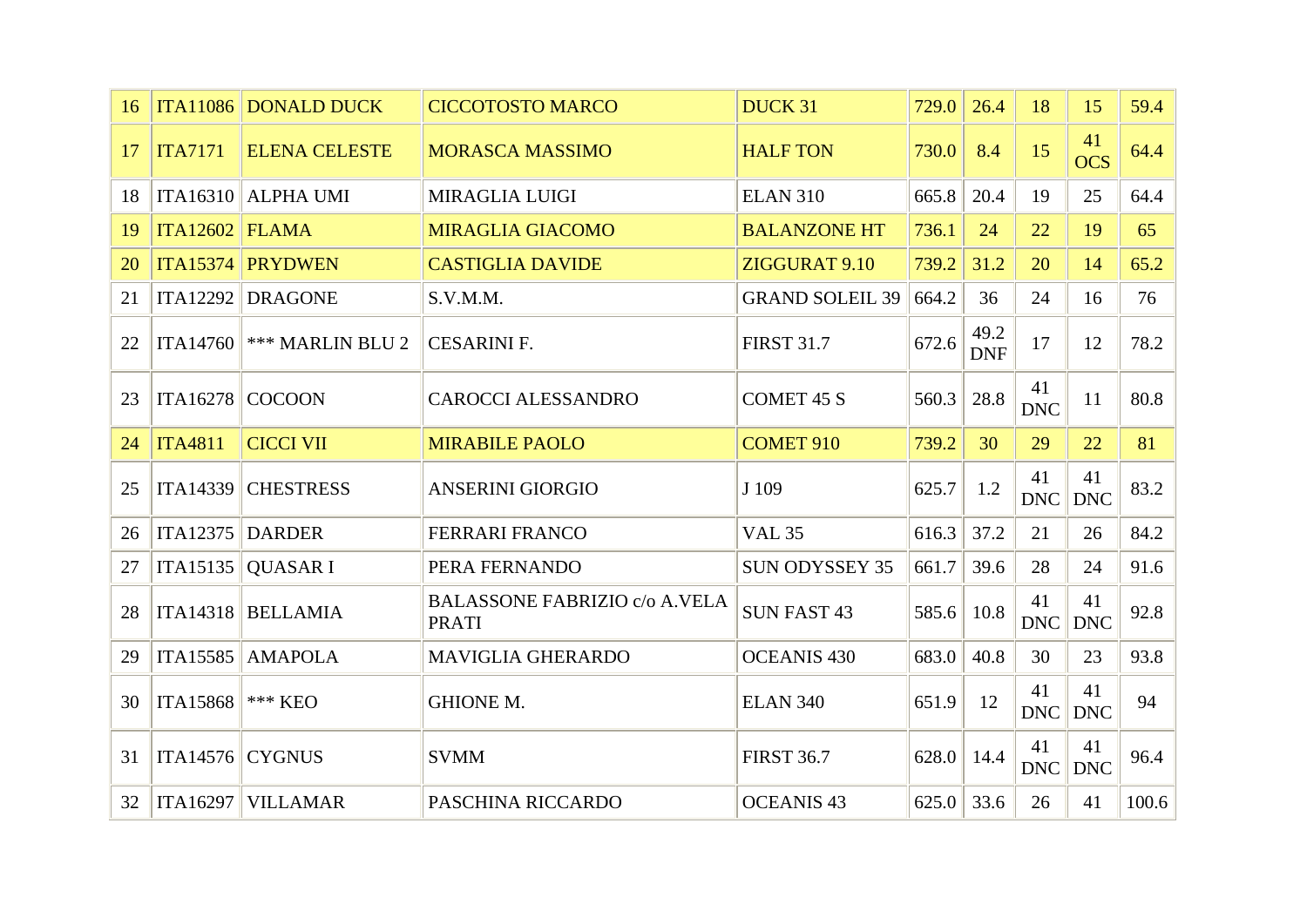|    |                                                         |                                   |                                                    |                             |       |                    |                  | <b>DNF</b>       |          |
|----|---------------------------------------------------------|-----------------------------------|----------------------------------------------------|-----------------------------|-------|--------------------|------------------|------------------|----------|
| 33 | <b>ITA7282</b>                                          | <b>TAGULA II</b>                  | <b>GIORGI ANDREA</b>                               | <b>SERENITY</b>             | 721.1 | 34.8               | 25               | 41<br><b>OCS</b> | 100.8    |
| 34 | $ITA16514$ NINA                                         |                                   | DE DOMINICIS CLAUDIO                               | <b>DUFOUR 34</b>            | 648.7 | 38.4               | 27               | 41<br><b>DNF</b> | 106.4    |
| 35 | <b>ITA12599</b>                                         | <b>MIRAGE</b>                     | LETIZIA DOMENICO                                   | FIRST 41 S                  | 625.0 | 43.2               | 23               | 41<br><b>DNF</b> | 107.2    |
| 36 | ITA14613                                                | <b>SPINONE</b><br><b>OFFSHORE</b> | <b>BARZAN CLAUDIO</b>                              | X 362 Sport                 | 625.7 | 27.6               | 41<br><b>DNC</b> | 41<br><b>DNC</b> | 109.6    |
| 37 | <b>ITA6472</b>                                          | <b>ZIZANIE</b>                    | <b>VARI BRUNO</b>                                  | <b>ALPA 42 KETCH</b>        | 675.2 | 42                 | 41<br>DNC        | 41<br><b>DNC</b> | 124      |
| 38 | <b>ITA15744</b>                                         | <b>GRIFONE 4ø</b>                 | <b>SCUOLA NAUTICA GUARDIA DI</b><br><b>FINANZA</b> | <b>OCEANIS 51</b>           | 617.0 | 44.4               | 41<br><b>DNC</b> | 41<br><b>DNC</b> | 126.4    |
| 39 | ITA16229                                                | <b>VOLMER</b>                     | <b>DOMINICI FABIO</b>                              | <b>GRAND SOLEIL 43</b><br>B | 588.9 | 49.2<br><b>DNC</b> | 41<br>DNC        | 41<br><b>DNC</b> | 131.2    |
| 40 | ITA16252                                                | <b>SAHIB</b>                      | <b>CIATTI SANDRO</b>                               | <b>OCEANIS 390</b>          | 682.1 | 49.2<br><b>DNF</b> | 41<br>DNC        | 41<br><b>DNC</b> | 131.2    |
|    | (c) Cyber Altura Crucero - Version ORC 6.7<br>EB64-K24V |                                   |                                                    |                             |       | Data: 05/06/2011   |                  |                  | 15:12:39 |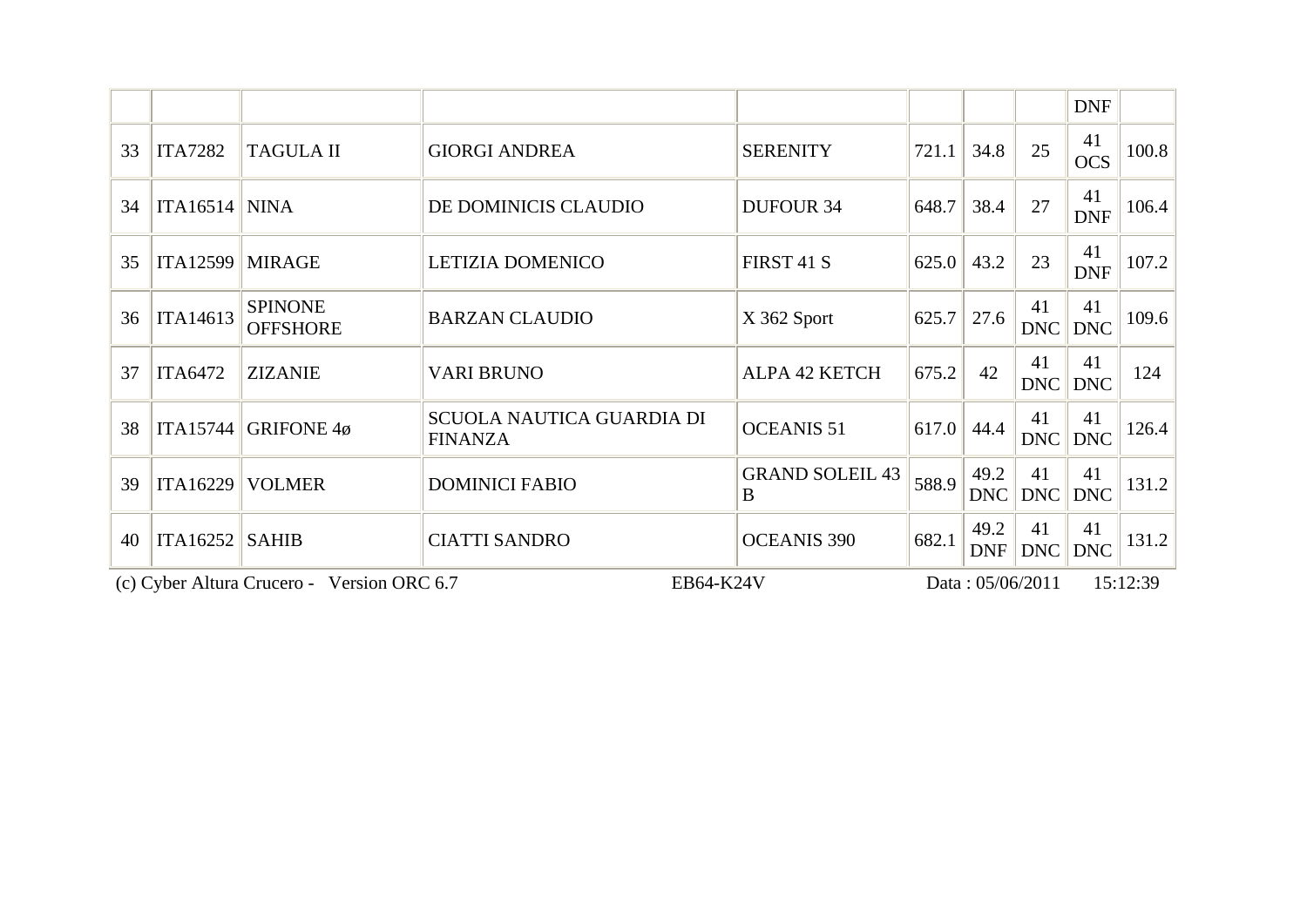### ASTERIA BEAUTY POINT CUP 2011 - IRC - C.V.ROMA ANZIO 02/06/2011 - 05/06/2011

**CLASSIFICA GENERALE** 

**Classe : CLASSE 2** 

| Pos            | N.Velico        | <b>Classe</b>                   | Yacht                | <b>Armatore</b>         | <b>Modello</b>     | <b>BSF</b> | $\mathbf{1}$ | $\overline{2}$ | $\mathbf{3}$     | Punti |
|----------------|-----------------|---------------------------------|----------------------|-------------------------|--------------------|------------|--------------|----------------|------------------|-------|
| $\mathbf{1}$   | <b>ITA15441</b> | <b>CLASSE</b>                   | <b>VULCANO II</b>    | <b>MORANI GIUSEPPE</b>  | <b>FIRST 34.7</b>  | 647.1      | 6            | 1              |                  | 8     |
| 2              | <b>ITA9299</b>  | <b>CLASSE</b><br>2              | <b>DIABOLIKA</b>     | LAZARYEVA ZINAYDA       | <b>MALETTO 36</b>  | 675.2      | 2.4          | 5              | $\overline{2}$   | 9.4   |
| 3              | <b>ITA12234</b> | <b>CLASSE</b>                   | <b>FJORE</b>         | <b>APRATI LUCA</b>      | J 35               | 636.3      | 4.8          | $\overline{2}$ | 3                | 9.8   |
| $\overline{4}$ | <b>ITA7608</b>  | <b>CLASSE</b><br>$\overline{2}$ | <b>SESTO SENSO</b>   | <b>COSTRINI CARMINE</b> | <b>CONDOR 37</b>   | 651.1      | 7.2          | 3              | 12               | 22.2  |
| $\overline{5}$ | <b>ITA8999</b>  | <b>CLASSE</b><br>$\overline{2}$ | <b>NAT</b>           | <b>BORSO' NICOLA</b>    | <b>ONE TONNER</b>  | 645.6      | 14.4         | $\overline{4}$ | 6                | 24.4  |
| 6              | <b>ITA6130</b>  | <b>CLASSE</b>                   | <b>MADIFRA</b>       | <b>BRUNORI MAURIZIO</b> | <b>ONE TONNER</b>  | 661.7      | 12           | 9              | $\overline{4}$   | 25    |
| $\overline{7}$ | <b>ITA13643</b> | <b>CLASSE</b>                   | <b>EULIMENE</b>      | <b>FOIS PIETRO</b>      | <b>COMET 303</b>   | 736.1      | 10.8         | 6              | 10               | 26.8  |
| 8              | <b>ITA8808</b>  | <b>CLASSE</b>                   | <b>PURCHIPETOLA</b>  | <b>REGA DOMENICO</b>    | <b>AMPEX 30 HT</b> | 718.2      | 8.4          | $\overline{7}$ | 13               | 28.4  |
| 9              | <b>ITA7171</b>  | <b>CLASSE</b>                   | <b>ELENA CELESTE</b> | <b>MORASCA MASSIMO</b>  | <b>HALF TON</b>    | 730.0      | 1.2          | 8              | 24<br><b>OCS</b> | 33.2  |
| 10             | <b>ITA11086</b> | <b>CLASSE</b>                   | <b>DONALD DUCK</b>   | <b>CICCOTOSTO MARCO</b> | DUCK 31            | 729.0      | 15.6         | 11             | 8                | 34.6  |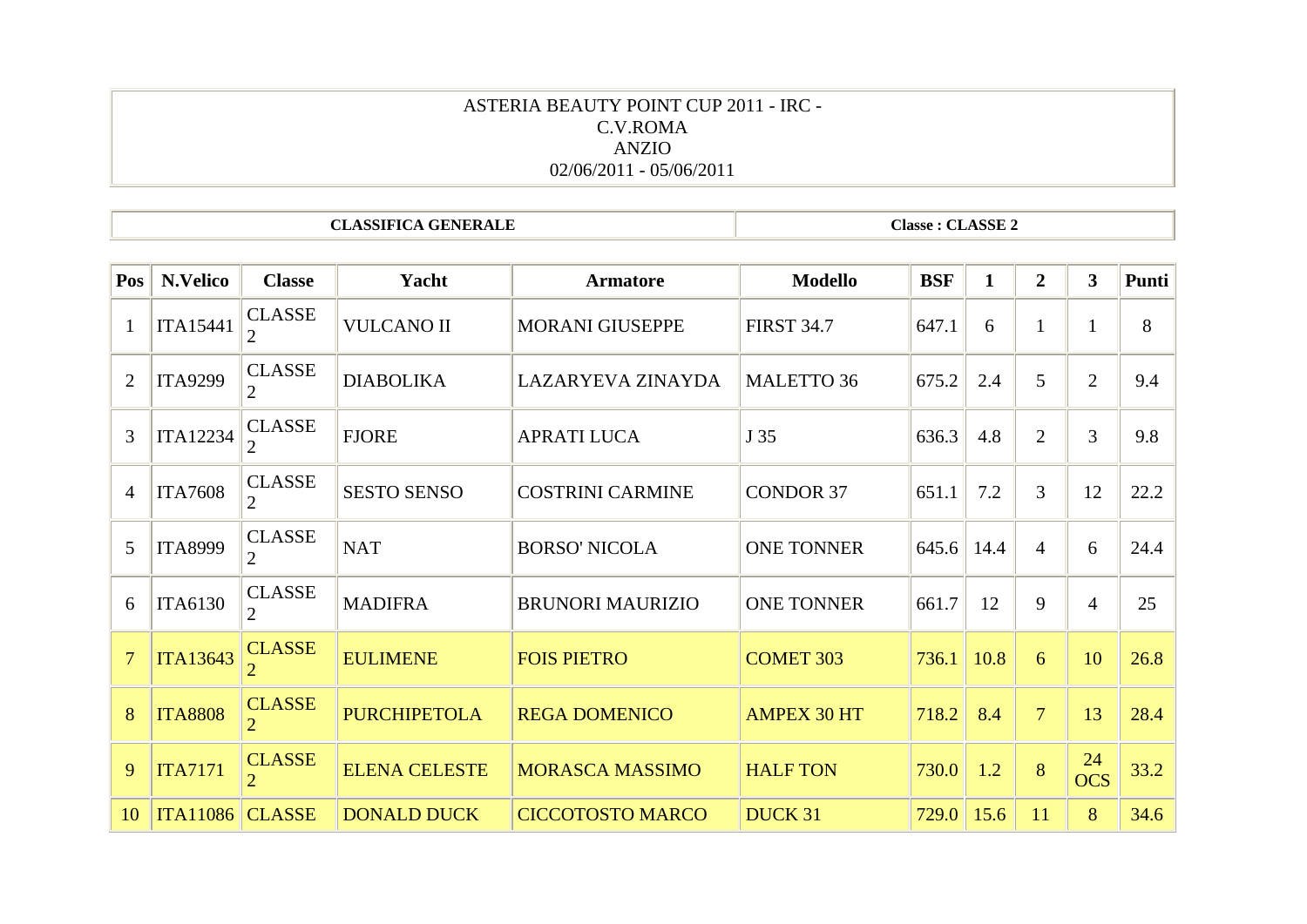|    |                 | $\overline{2}$                  |                            |                                       |                           |       |                    |                  |                  |      |
|----|-----------------|---------------------------------|----------------------------|---------------------------------------|---------------------------|-------|--------------------|------------------|------------------|------|
| 11 | <b>ITA15374</b> | <b>CLASSE</b>                   | <b>PRYDWEN</b>             | <b>CASTIGLIA DAVIDE</b>               | ZIGGURAT 9.10             | 739.2 | 18                 | 13               | $\overline{7}$   | 38   |
| 12 | <b>ITA12602</b> | <b>CLASSE</b>                   | <b>FLAMA</b>               | <b>MIRAGLIA GIACOMO</b>               | <b>BALANZONE HT</b>       | 736.1 | 13.2               | 14               | 11               | 38.2 |
| 13 | <b>ITA16310</b> | <b>CLASSE</b>                   | <b>ALPHA UMI</b>           | <b>MIRAGLIA LUIGI</b>                 | <b>ELAN 310</b>           | 665.8 | 9.6                | 12               | 17               | 38.6 |
| 14 | <b>ITA14760</b> | <b>CLASSE</b>                   | <b>*** MARLIN BLU</b><br>2 | <b>CESARINI F.</b>                    | <b>FIRST 31.7</b>         | 672.6 | 28.8<br><b>DNF</b> | 10               | 5                | 43.8 |
| 15 | <b>ITA12292</b> | <b>CLASSE</b>                   | <b>DRAGONE</b>             | S.V.M.M.                              | <b>GRAND SOLEIL</b><br>39 | 664.2 | 20.4               | 15               | 9                | 44.4 |
| 16 | <b>ITA4811</b>  | <b>CLASSE</b>                   | <b>CICCI VII</b>           | <b>MIRABILE PAOLO</b>                 | <b>COMET 910</b>          | 739.2 | 16.8               | 19               | 14               | 49.8 |
|    |                 |                                 |                            |                                       |                           |       |                    |                  |                  |      |
| 17 | <b>ITA15868</b> | <b>CLASSE</b><br>$\overline{2}$ | *** KEO                    | <b>GHIONE M.</b>                      | <b>ELAN 340</b>           | 651.9 | 3.6                | 24<br><b>DNC</b> | 24<br><b>DNC</b> | 51.6 |
| 18 | <b>ITA15135</b> | <b>CLASSE</b><br>2              | <b>QUASARI</b>             | PERA FERNANDO                         | <b>SUN ODYSSEY 35</b>     | 661.7 | 22.8               | 18               | 16               | 56.8 |
| 19 | <b>ITA15585</b> | <b>CLASSE</b><br>$\overline{2}$ | <b>AMAPOLA</b>             | <b>MAVIGLIA GHERARDO</b>              | <b>OCEANIS 430</b>        | 683.0 | 24                 | 20               | 15               | 59   |
| 20 | <b>ITA7282</b>  | <b>CLASSE</b><br>$\overline{2}$ | <b>TAGULA II</b>           | <b>GIORGI ANDREA</b>                  | <b>SERENITY</b>           | 721.1 | 19.2               | 16               | 24<br><b>OCS</b> | 59.2 |
| 21 | <b>ITA16514</b> | <b>CLASSE</b><br>$\overline{2}$ | <b>NINA</b>                | <b>DE DOMINICIS</b><br><b>CLAUDIO</b> | <b>DUFOUR 34</b>          | 648.7 | 21.6               | 17               | 24<br><b>DNF</b> | 62.6 |
| 22 | <b>ITA6472</b>  | <b>CLASSE</b><br>$\overline{2}$ | <b>ZIZANIE</b>             | <b>VARI BRUNO</b>                     | ALPA 42 KETCH             | 675.2 | 25.2               | 24<br><b>DNC</b> | 24<br><b>DNC</b> | 73.2 |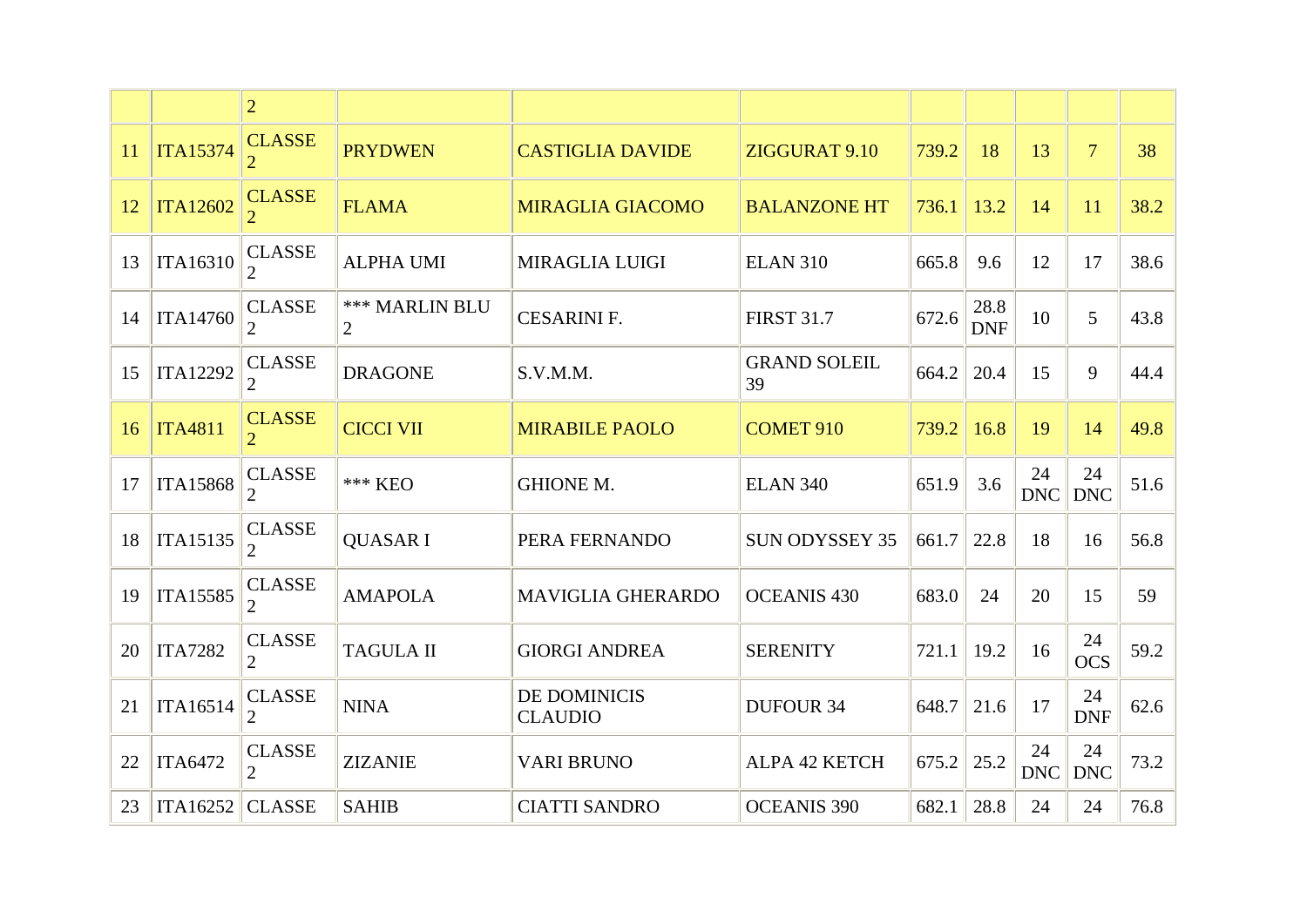| <u>_</u>                                   |           | DNF              | DNC | <b>DNC</b> |
|--------------------------------------------|-----------|------------------|-----|------------|
| (c) Cyber Altura Crucero - Version ORC 6.7 | EB64-K24V | Data: 05/06/2011 |     | 15:48:57   |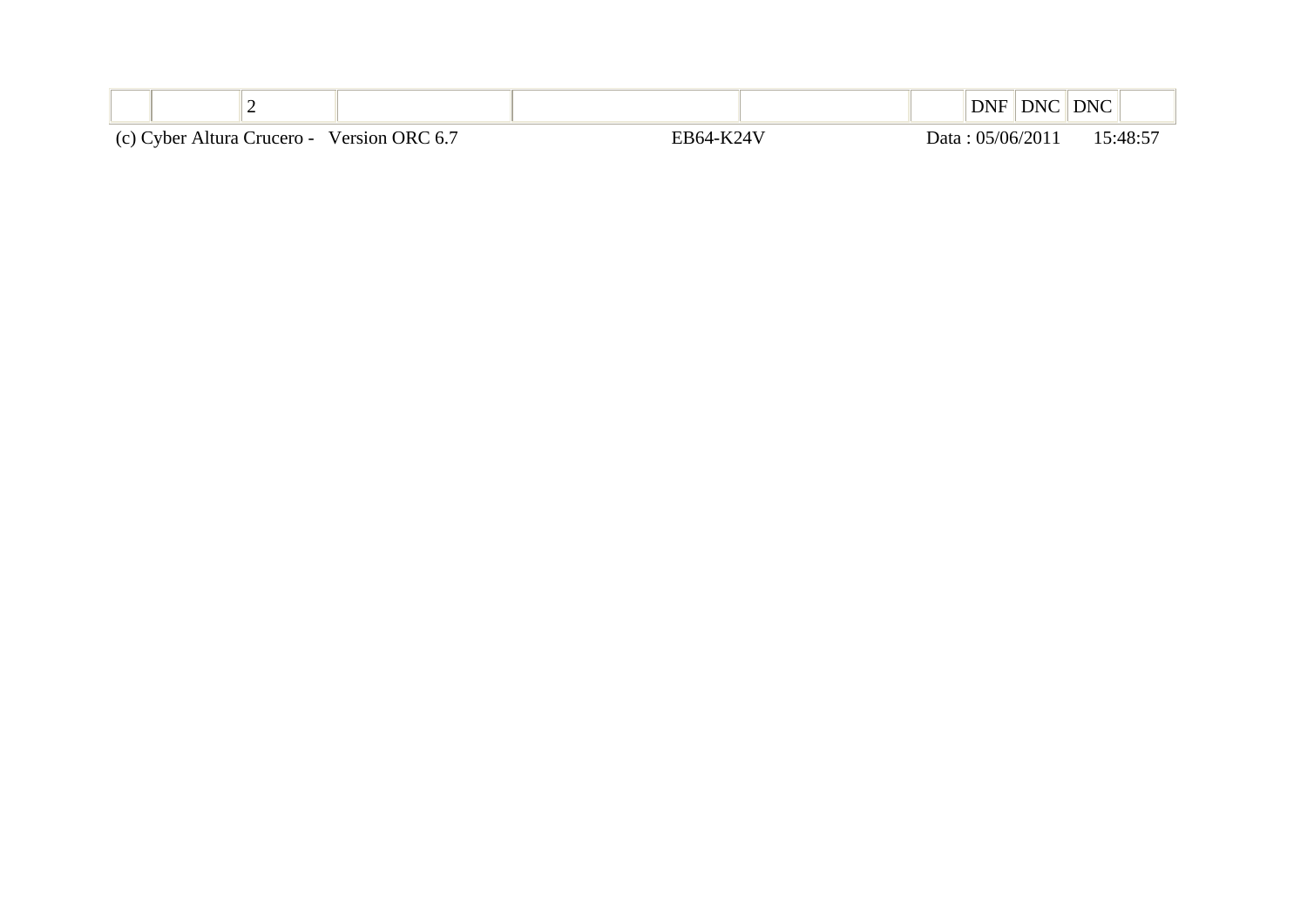# ASTERIA BEAUTY POINT CUP 2011 - ORC - C.V. ROMA ANZIO 02/06/2011 - 05/06/2011

**CLASSIFICA GENERALE** 

**Classe: CLASSE 1** 

| Pos             | N.Velico            | Yacht                             | <b>Armatore</b>                                      | <b>Modello</b>            | <b>TxD</b><br>Off. | $\mathbf{1}$       | $\overline{2}$   | $\overline{\mathbf{3}}$ | Punti |
|-----------------|---------------------|-----------------------------------|------------------------------------------------------|---------------------------|--------------------|--------------------|------------------|-------------------------|-------|
|                 | <b>ITA13390</b>     | <b>ORION</b>                      | CALVO FABRIZIO c/o ASD VELE<br><b>AL VENT</b>        | <b>FIRST 40.7</b>         | 615.1              | 1.2                | $\overline{2}$   | $\overline{2}$          | 5.2   |
| $\overline{2}$  | <b>ITA13470</b>     | <b>SPLENDIDA</b><br><b>STELLA</b> | <b>CAVAROCCHI PAOLO</b>                              | <b>FIRST 40.7</b>         | 617.4              | 2.4                |                  | 3                       | 6.4   |
| 3               | ITA16160            | ZIG ZAG                           | <b>SALVIONI ANDREA</b>                               | <b>GRAND SOLEIL</b><br>40 | 619.7              | 3.6                | 3                | 1                       | 7.6   |
| 4               | <b>ITA15374</b>     | <b>PRYDWEN</b>                    | <b>CASTIGLIA DAVIDE</b>                              | ZIGGURAT 9.16             | 714.8              | 10.8               | 6                | 6                       | 22.8  |
| $5\overline{)}$ | <b>ITA14760</b>     | <b>MARLIN BLU 2</b>               | <b>CESARINI FRANCO</b>                               | <b>FIRST 31.7</b>         | 682.0              | 16.8<br><b>DNF</b> | $\overline{4}$   | 5                       | 25.8  |
| 6               | <b>ITA7171</b>      | <b>ELENA CELESTE</b>              | <b>MORASCA MASSIMO</b>                               | <b>PROTO</b>              | 716.4              | 8.4                | $\overline{5}$   | 14<br><b>OCS</b>        | 27.4  |
| $\overline{7}$  | <b>ITA16278</b>     | <b>COCOON</b>                     | <b>CAROCCI ALESSANDRO</b>                            | <b>COMET 45 S</b>         | 587.0              | 9.6                | 14<br><b>DNC</b> | $\overline{4}$          | 27.6  |
| 8               | <b>ITA14318</b>     | <b>BELLAMIA</b>                   | <b>BALASSONE FABRIZIO c/o</b><br><b>A.VELA PRATI</b> | <b>SUN FAST 43</b>        | 588.0              | 4.8                | 14<br><b>DNC</b> | 14<br><b>DNC</b>        | 32.8  |
| 9               | <b>ITA14576</b>     | <b>CYGNUS</b>                     | <b>S.V.MARINA MILITARE</b>                           | <b>FIRST 36.7</b>         | 633.7              | 6                  | 14<br>DNC        | 14<br><b>DNC</b>        | 34    |
| 10              | <b>ITA15868 KEO</b> |                                   | <b>GHIONE MARCO</b>                                  | <b>ELAN 340</b>           | 651.5              | 7.2                | 14               | 14                      | 35.2  |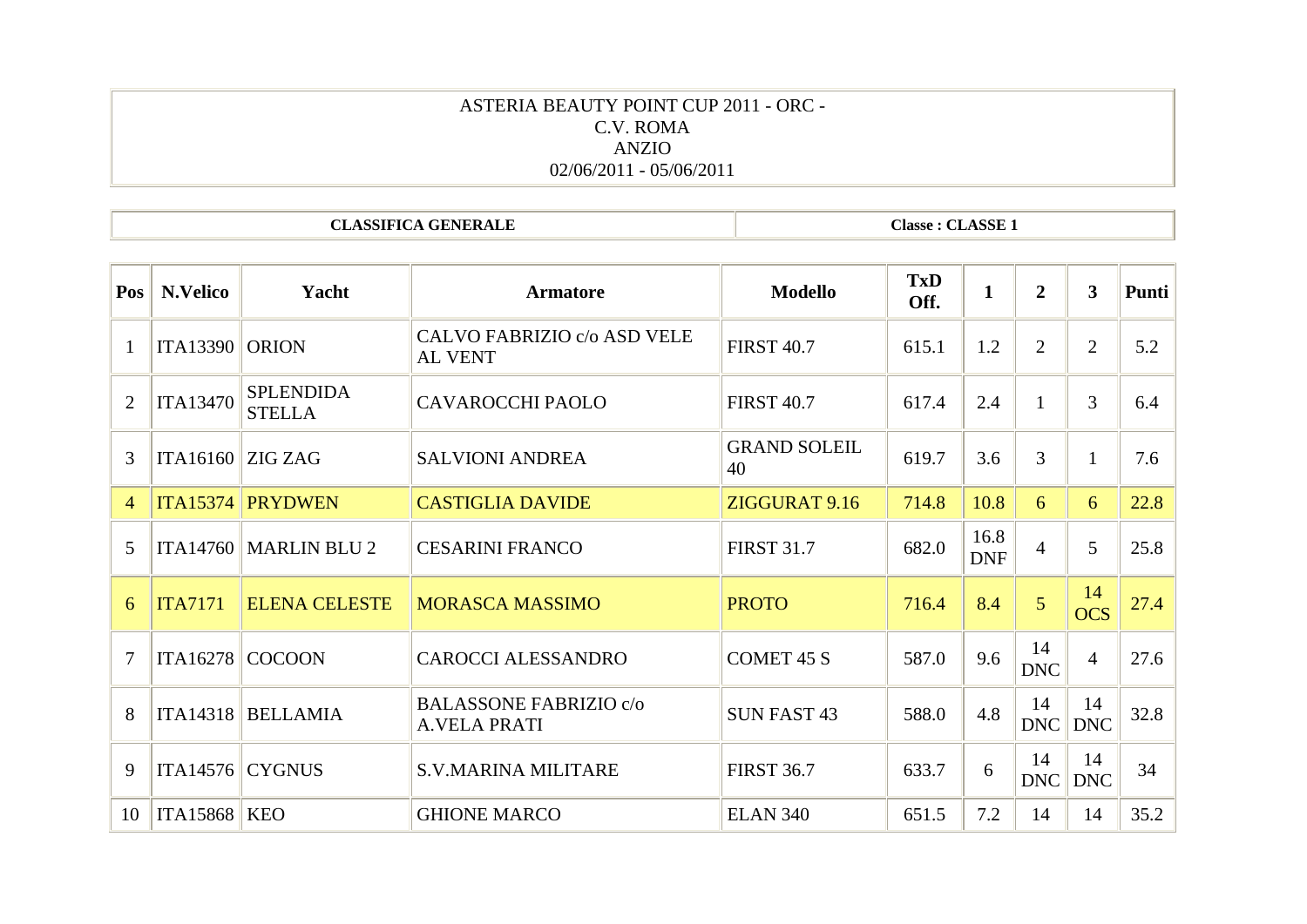|    |                                            |                          |                                                    |                             |       |                    |                  | DNC DNC          |          |
|----|--------------------------------------------|--------------------------|----------------------------------------------------|-----------------------------|-------|--------------------|------------------|------------------|----------|
|    | <b>ITA6472</b>                             | <b>ZIZANIE</b>           | <b>VARI BRUNO</b>                                  | ALPA 42 KETCH               | 694.3 | 12                 | 14<br><b>DNC</b> | 14<br><b>DNC</b> | 40       |
| 12 |                                            | $\ $ ITA15744 GRIFONE 4ø | <b>SCUOLA NAUTICA GUARDIA DI</b><br><b>FINANZA</b> | <b>OCEANIS 51</b>           | 652.7 | 13.2               | 14<br><b>DNC</b> | 14<br><b>DNC</b> | 41.2     |
| 13 |                                            | ITA16229 VOLMER          | <b>DOMINICI FABIO</b>                              | <b>GRAND SOLEIL</b><br>43 B | 594.2 | 16.8<br><b>DNC</b> | 14<br>DNC        | 14<br><b>DNC</b> | 44.8     |
|    | (c) Cyber Altura Crucero - Version ORC 6.7 |                          |                                                    | EB64-K24V                   |       | Data: 05/06/2011   |                  |                  | 14:46:41 |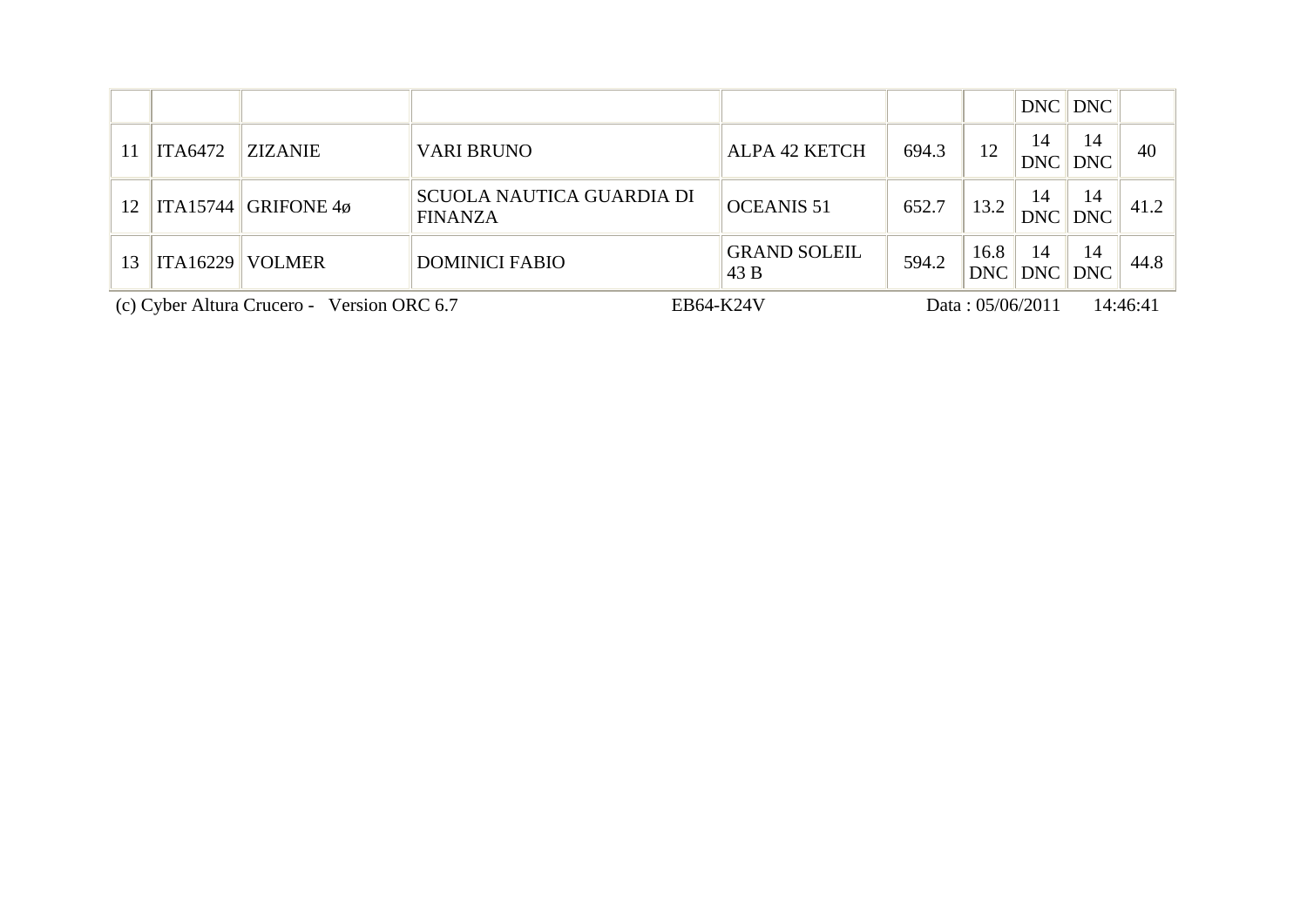### ASTERIA BEAUTY POINT 2011 - IOR - C.V. ROMA ANZIO 02/06/2011 - 05/06/2011

**CLASSIFICA GENERALE** 

**Classe: CLASSE 1** 

| Pos | N.Velico        | Yacht                | <b>Armatore</b>          | <b>Modello</b>         | <b>BSF</b> | 1    | $\overline{2}$ | 3                | Punti |
|-----|-----------------|----------------------|--------------------------|------------------------|------------|------|----------------|------------------|-------|
| 1   | <b>ITA12234</b> | <b>FJORE</b>         | <b>APRATI LUCA</b>       | J 35                   | 636.3      | 4.8  | $\mathfrak{Z}$ | 3                | 10.8  |
| 2   | <b>ITA9299</b>  | <b>DIABOLIKA</b>     | <b>LAZARYEVA ZINAYDA</b> | MALETTO 36             | 675.2      | 3.6  | 6              | $\overline{2}$   | 11.6  |
| 3   | <b>ESP4158</b>  | <b>STRIPPTEASE</b>   | SERRANO RICCARDO MARIA   | TRIPP <sub>40</sub>    | 594.2      | 1.2  | $\overline{2}$ | 9                | 12.2  |
| 4   | <b>ITA13165</b> | <b>MARGHERITA II</b> | POMPILI ALFREDO          | <b>COMET 420</b>       | 626.5      | 16.8 | $\mathbf{1}$   | $\mathbf{1}$     | 18.8  |
| 5   | <b>ITA7608</b>  | <b>SESTO SENSO</b>   | <b>COSTRINI CARMINE</b>  | <b>CONDOR 37</b>       | 651.1      | 6    | $\overline{4}$ | 12               | 22    |
| 6   | <b>ITA8999</b>  | <b>NAT</b>           | <b>BORSO' NICOLA</b>     | <b>ONE TONNER</b>      | 645.6      | 12   | 5              | 5                | 22    |
| 7   | <b>ITA6130</b>  | <b>MADIFRA</b>       | <b>BRUNORI MAURIZIO</b>  | <b>ONE TONNER</b>      | 661.7      | 9.6  | 10             | $\overline{4}$   | 23.6  |
| 8   | <b>ITA13643</b> | <b>EULIMENE</b>      | <b>FOIS PIETRO</b>       | <b>COMET 303</b>       | 736.1      | 8.4  | $\overline{7}$ | 10               | 25.4  |
| 9   | <b>ITA8808</b>  | <b>PURCHIPETOLA</b>  | <b>REGA DOMENICO</b>     | <b>AMPEX 30 HT</b>     | 718.2      | 7.2  | 8              | 13               | 28.2  |
| 10  | <b>ITA11086</b> | <b>DONALD DUCK</b>   | <b>CICCOTOSTO MARCO</b>  | DUCK 31                | 729.0      | 13.2 | 11             | $\overline{7}$   | 31.2  |
| 11  | <b>ITA7171</b>  | <b>ELENA CELESTE</b> | <b>MORASCA MASSIMO</b>   | <b>HALF TON</b>        | 730.0      | 2.4  | 9              | 20<br><b>OCS</b> | 31.4  |
| 12  | <b>ITA15374</b> | <b>PRYDWEN</b>       | <b>CASTIGLIA DAVIDE</b>  | ZIGGURAT 9.10          | 739.2      | 15.6 | 12             | 6                | 33.6  |
| 13  | <b>ITA12602</b> | <b>FLAMA</b>         | <b>MIRAGLIA GIACOMO</b>  | <b>BALANZONE HT</b>    | 736.1      | 10.8 | 14             | 11               | 35.8  |
| 14  | <b>ITA12292</b> | <b>DRAGONE</b>       | S.V.M.M.                 | <b>GRAND SOLEIL 39</b> | 664.2      | 19.2 | 16             | 8                | 43.2  |
| 15  | <b>ITA4811</b>  | <b>CICCI VII</b>     | <b>MIRABILE PAOLO</b>    | <b>COMET 910</b>       | 739.2      | 14.4 | 18             | 14               | 46.4  |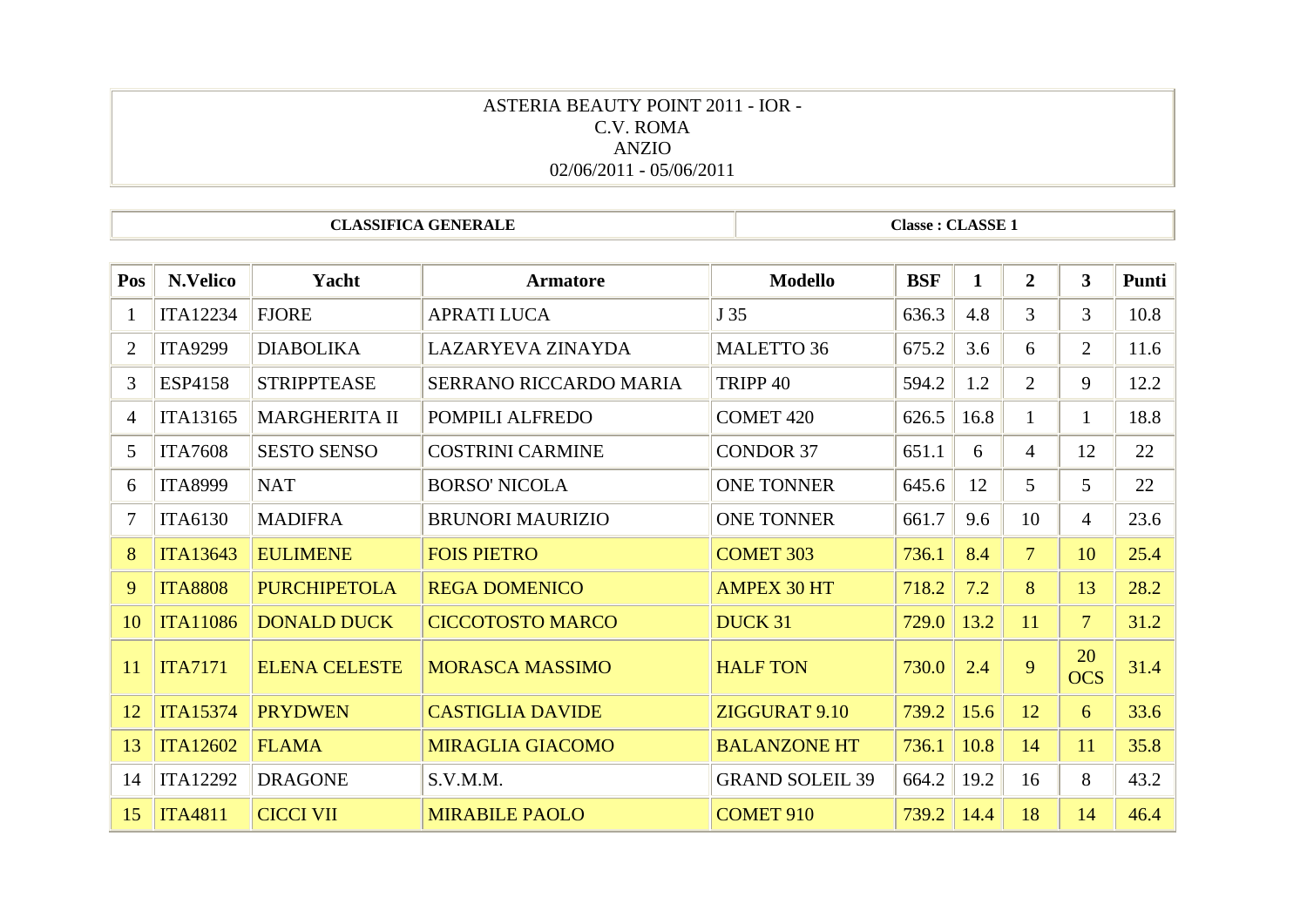| 16                                         | <b>ITA12375</b> | <b>DARDER</b>    | <b>FERRARI FRANCO</b>   | <b>VAL 35</b>    | 616.3 | 20.4 | 13               | 15               | 48.4     |
|--------------------------------------------|-----------------|------------------|-------------------------|------------------|-------|------|------------------|------------------|----------|
| 17                                         | <b>ITA7282</b>  | <b>TAGULA II</b> | <b>GIORGI ANDREA</b>    | <b>SERENITY</b>  | 721.1 | 18   | 17               | 20<br><b>OCS</b> | 55       |
| 18                                         | <b>ITA12599</b> | <b>MIRAGE</b>    | <b>LETIZIA DOMENICO</b> | FIRST 41 S       | 625.0 | 22.8 | 15               | 20<br><b>DNF</b> | 57.8     |
| 19                                         | <b>ITA6472</b>  | <b>ZIZANIE</b>   | <b>VARI BRUNO</b>       | ALPA 42 KETCH    | 675.2 | 21.6 | 20<br><b>DNC</b> | 20<br><b>DNC</b> | 61.6     |
| (c) Cyber Altura Crucero - Version ORC 6.7 |                 |                  |                         | <b>EB64-K24V</b> |       |      | Data: 05/06/2011 |                  | 15:15:09 |